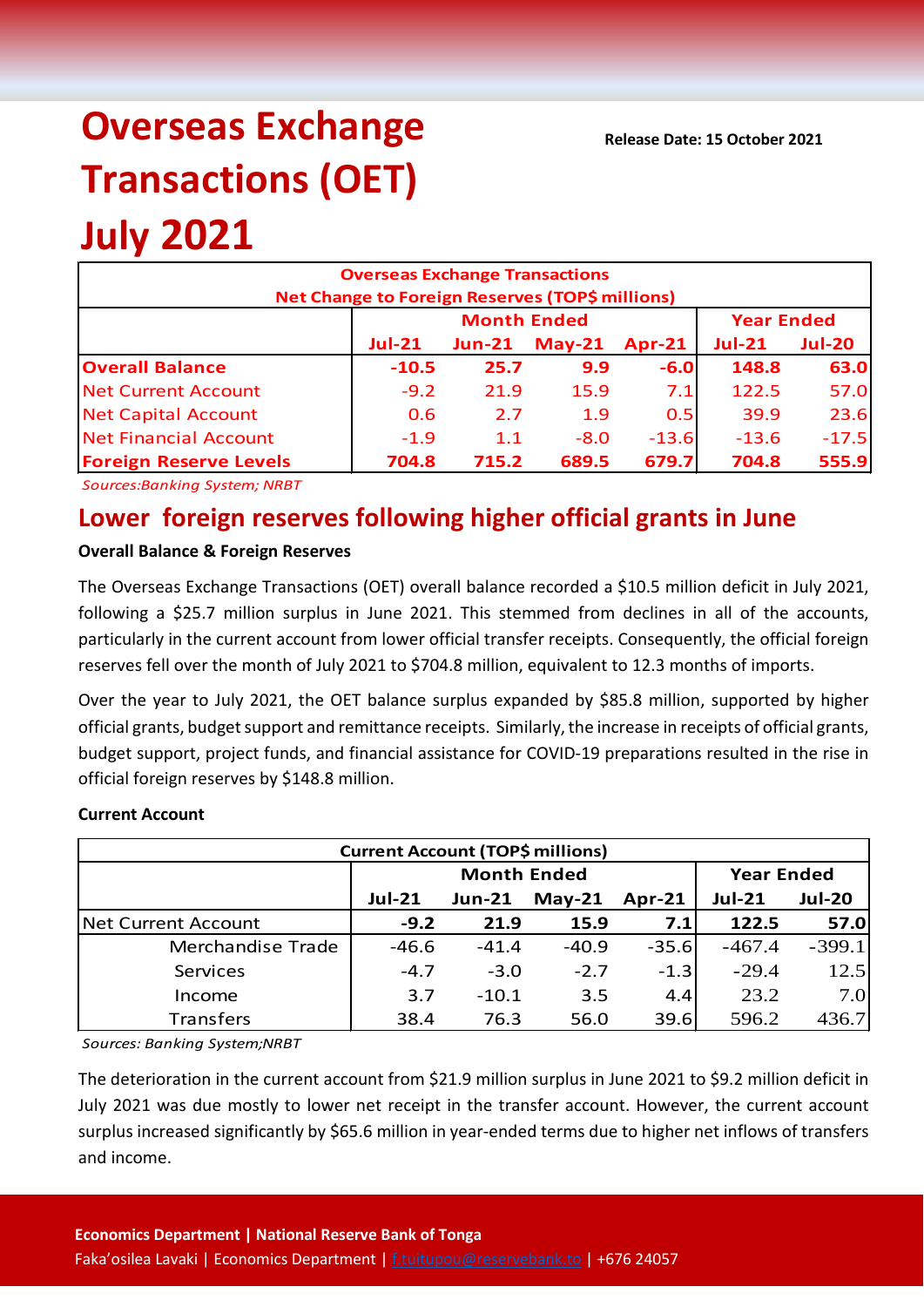Total transfer receipts fell over the month by \$36.9 million (45.1%) to a total of \$45.0 million, mostly due to a \$39.9 million decline in official transfer receipts following higher receipts in the previous month. Nonprofit transfer receipts also fell by \$0.7 million (12.0%), which outweighed the increase in private transfer receipts by \$3.7 million (10.8%). In year ended terms, transfer receipts continued to increase substantially by \$165.5 million (32.6%), supported by significant increases in the official transfer receipts by the government for budget support and relief for COVID-19 and TC Harold, in addition to remittances.

Total import payments increased in July 2021 by \$4.9 million (11.5%) from higher payments for oil and construction materials. Total export proceeds fell slightly over the month by \$0.4 million, underpinned by decreases in all categories, mainly from agricultural export proceeds and marine exports. Over the year to July 2021, the merchandise trade deficit widened by \$68.3 million (17.1%) as import payments increased by \$63.5 million (15.2%) from higher payments for wholesale & retail goods, motor vehicles, construction materials, and other imports. This offset lower payments for oil imports during the year. Conversely, total export proceeds declined over the year by \$4.8 million (27.7%) due to lower proceeds from marine exports and agricultural exports, reflecting the global impacts from COVID-19 and an unfavourable harvest season.

The deficit in inflow from services widened over the month by \$1.7 million as service receipts declined by \$1.3 million (16.5%) while service payments increased slightly by \$0.4 million (4.2%). The higher service payments were mainly for government services, postal & courier services, personal & cultural services and computer services. In year ended terms, the services account recorded a \$29.4 million deficit compared to the \$12.5 million surplus in July 2020. This reflects the impact of the border lockdown on tourism activities over the past year. Both travel receipts and payments fell over the year by \$74.3 million (78.3%) and \$19.5 million (48.7%), respectively.

Total net income rebounded from a \$10.1 million deficit in June 2021 to a \$3.7 million surplus in July 2021. This resulted from income payments declining by \$13.1 million over the month and dividend payments of \$12.9 million in the previous month. Over the year, the net income surplus rose by \$16.2 million, attributed to an increase in receipts of \$18.3 million (68.0%), mostly from wages of seasonal workers abroad. This also supported the higher remittances over the year despite the negative impacts of COVID-19.

#### **Capital Account**

| Capital Account (TOP\$ millions) |                    |        |          |          |                   |               |  |  |
|----------------------------------|--------------------|--------|----------|----------|-------------------|---------------|--|--|
|                                  | <b>Month Ended</b> |        |          |          | <b>Year Ended</b> |               |  |  |
|                                  | $Jul-21$           | Jun-21 | $May-21$ | $Apr-21$ | $Jul-21$          | <b>Jul-20</b> |  |  |
| Net Capital Account              | 0.6                | 2.7    | 1.9      | 0.5      | 39.9              | 23.6          |  |  |
| Official                         | 0.0                | 1.9    | 0.3      | 0.01     | 25.7              | 11.4          |  |  |
| Private                          | 0.6                | 0.7    | 1.6      | 0.4      | 14.2              | 12.2          |  |  |

*Sources: Banking System;NRBT*

The capital account recorded a lower surplus of \$0.6 million in July 2021. This stemmed from decreases in official and private capital receipts by \$1.9 million and \$0.1 million, respectively. There were no capital payments during the month.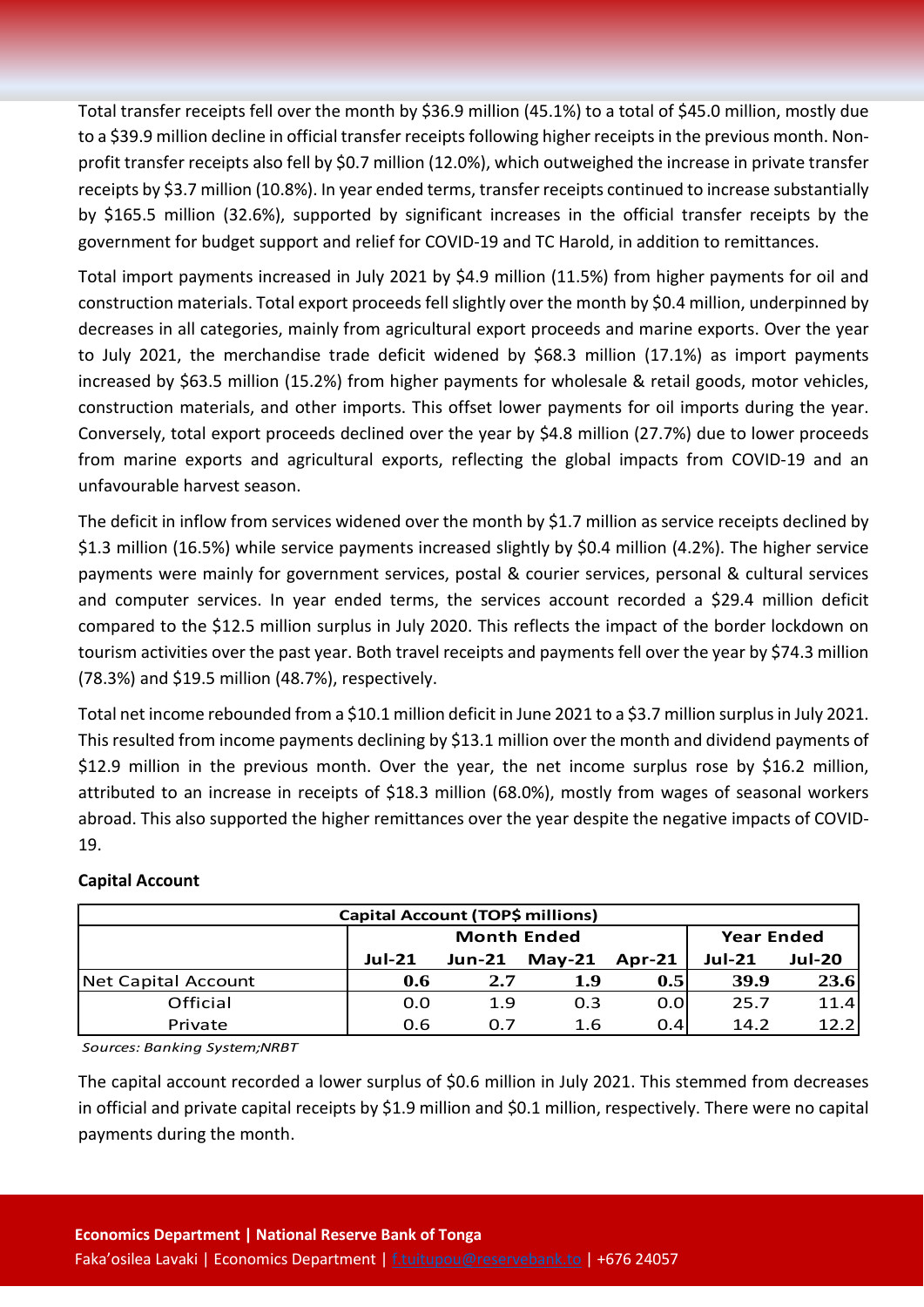Annually, the capital account improved, recording a higher surplus of \$39.9 million. This was mainly underpinned by higher receipts of official and private funds for construction projects. However, capital account payments still fell over the year, specifically official payments for investment projects abroad.

#### **Financial Account**

| <b>Financial Account (TOP\$ millions)</b> |               |                    |                   |          |               |               |  |  |  |
|-------------------------------------------|---------------|--------------------|-------------------|----------|---------------|---------------|--|--|--|
|                                           |               | <b>Month Ended</b> | <b>Year Ended</b> |          |               |               |  |  |  |
|                                           | <b>Jul-21</b> | <b>Jun-21</b>      | $May-21$          | $Apr-21$ | <b>Jul-21</b> | <b>Jul-20</b> |  |  |  |
| Net Financial Account                     | $-1.9$        | 1.1                | $-8.0$            | $-13.6$  | $-13.6$       | $-17.5$       |  |  |  |
| Direct Investment                         | 0.6           | $-1.0$             | $-0.1$            | 0.0      | $-0.3$        | 1.8           |  |  |  |
| Portfolio Investment                      | 0.0           | 0.0                | 0.0               | $-9.0$   | $-9.0$        | $-11.2$       |  |  |  |
| Other Investment                          | $-2.5$        | 2.1                | $-7.8$            | $-4.5$   | $-4.2$        | $-8.1$        |  |  |  |

*Note: The Net Financial Account figures incorporate also the net reconcilliation items which is not reflected in the table below Sources: Banking System;NRBT*

The financial account recorded a deficit of \$1.9 million in July 2021 on the back of a higher outflow of other investments, mostly for interbank transfers.

In the year to July 2021, the financial account improved to a lower deficit of \$13.6 million from \$17.5 million in July 2020. This was largely due to the lower interbank transfer payments compared to the previous year.

#### **Outlook**

The NRBT anticipates economic growth to contract in the medium term, given the ongoing COVID-19 pandemic and associated uncertainties. The global oil and commodity prices continued to rise as economies recover from the pandemic. This will continue to hinder domestic economic growth and trading behaviour between Tonga and the rest of the world.

However, the level of foreign reserves is expected to remain at very comfortable levels in view of the expected fund receipts pledged by donors to aid government operations during this pandemic stress. Additionally, deferrals and suspension of external debt repayments also support the outlook. Remittances are still holding up and are expected to increase in the near term, supported by more seasonal workers departing to Australia and domestic fundraising events. The prolonged state of emergency and high pandemic uncertainty, along with Tonga's vulnerability to natural disasters and external shocks, are downside risks to the outlook.